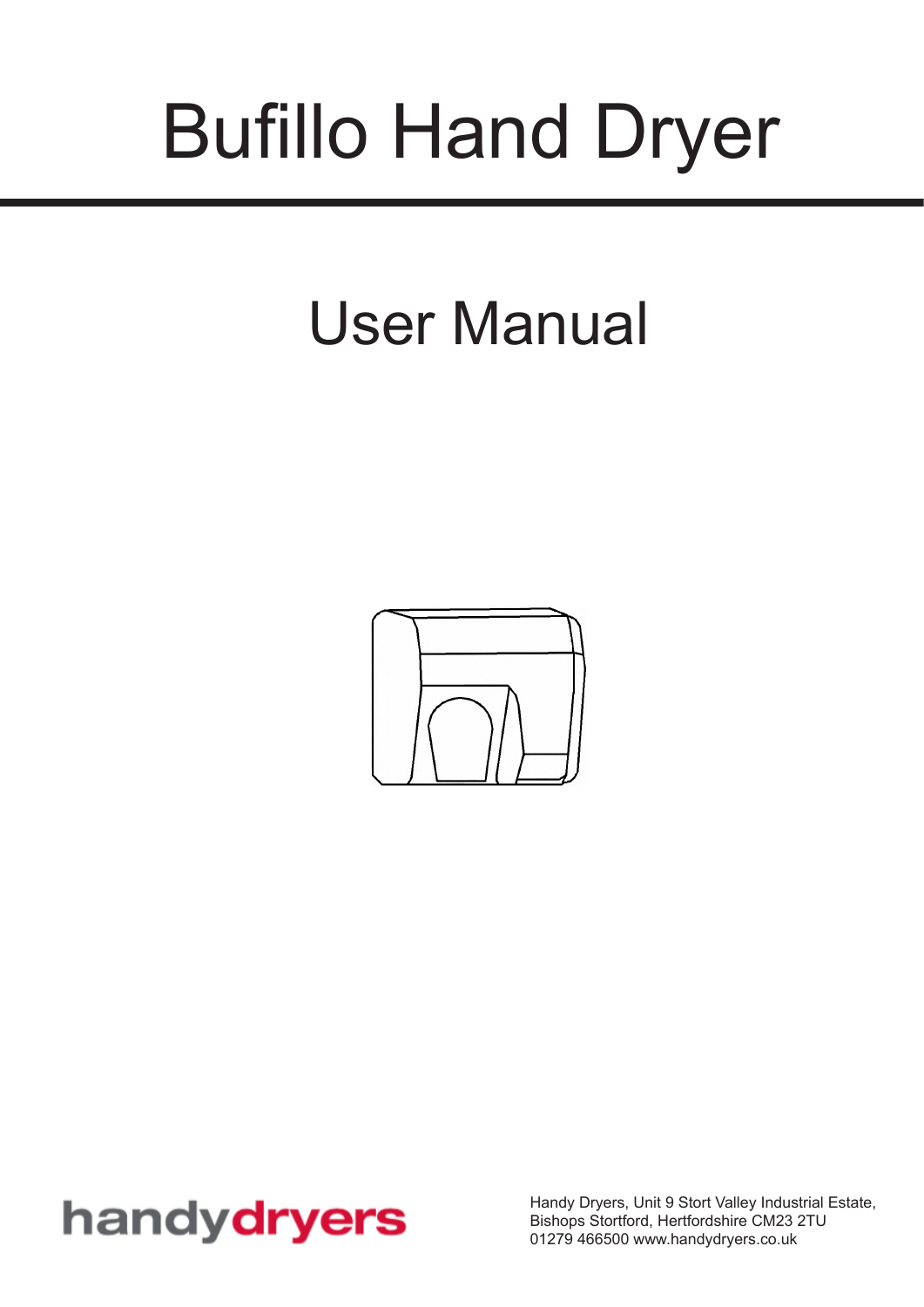Do not install in the following places as this may cause the unit to malfunction

- In areas with temperatures below 10°c or above 40°c
- Where the unit is likely to be splashed by water
- In direct sunlight
- In an area where there is condensation
- In an area close to chemicals or gases
- In altitude over the range of 0-2000m

Installation location - the image below shows the recommended mounting height

- A minimum distance of 100mm should be left clear either side of the unit
- Avoid locations where people or doors might damage the unit
- Choose a completely flat wall to mount onto

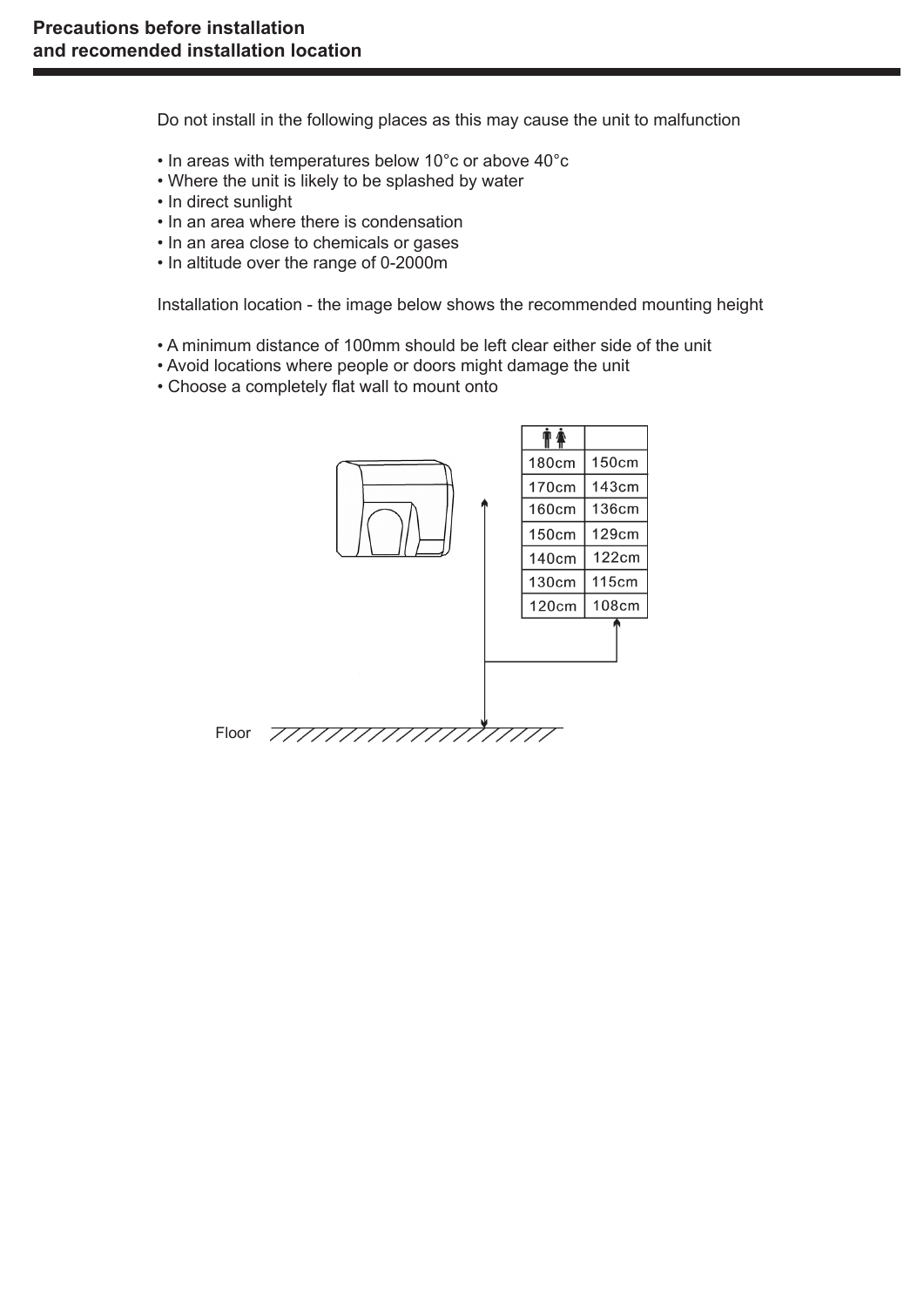

#### Environmental Protection

Do not dispose of electrical waste with household waste, please recycle in appropriate facilities. Check with your Local Authority or retailer for recycling advice.

**Main Parts**

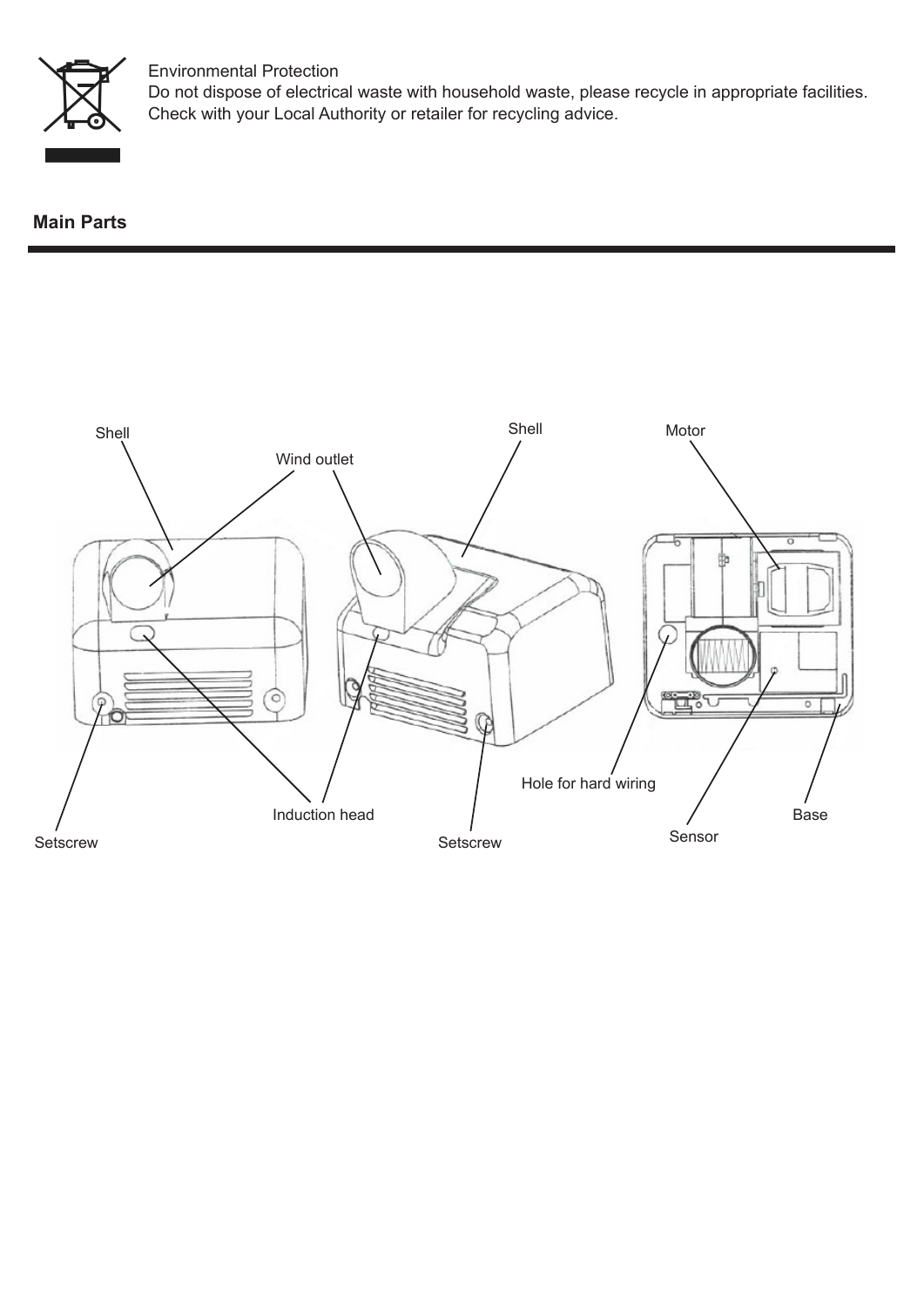

External Maintenance

- Wipe clean with a soft dry cloth
- Use only neutral detergents
- Do not use solvents, acid or alkali cleaners or hard brushes as these can damage the machine surface or cause it to discolour



#### **Packing List**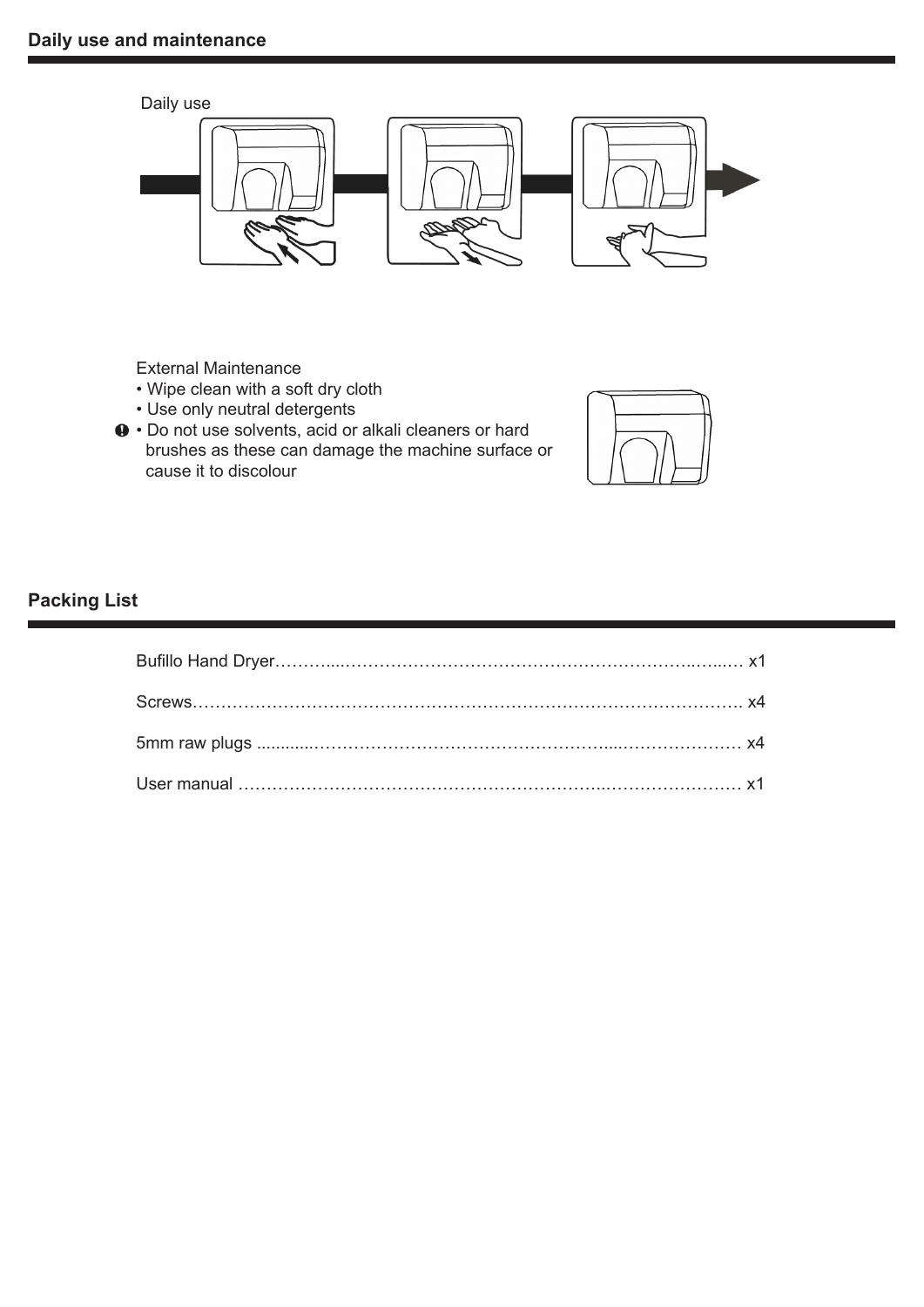Drill four 6mm holes and insert raw plugs.

Remove the front cover of the hand dryer using the allen key provided. Detatch the connecting wire

Install the machine onto the wall.

Reconnect the connecting wire. Fix the front panel in place using the allen key.